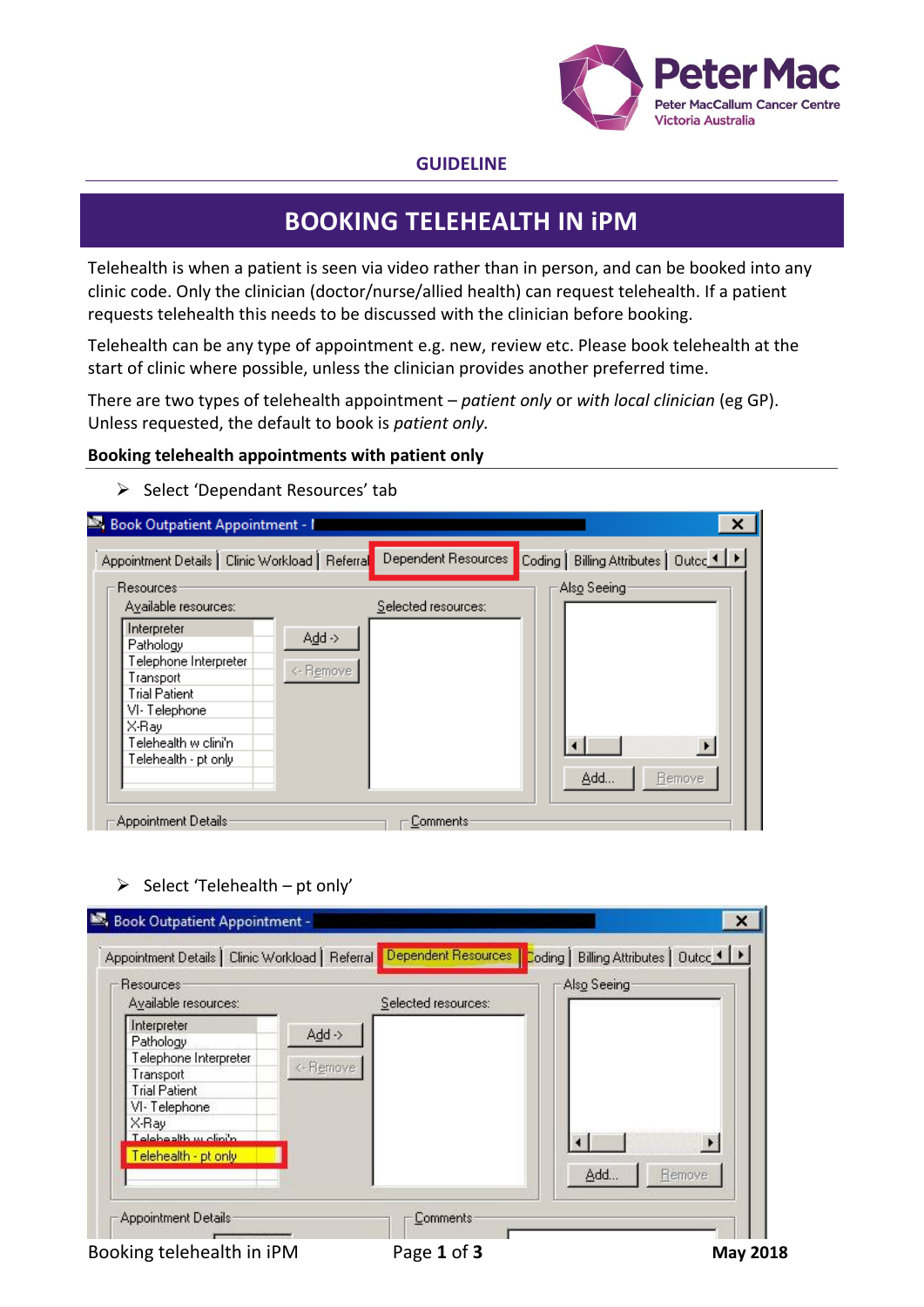Select to 'Add' to move to 'Selected Resources'

| Book Outpatient Appointment -                                                                                                                                          |                                |                                             | х                                                             |
|------------------------------------------------------------------------------------------------------------------------------------------------------------------------|--------------------------------|---------------------------------------------|---------------------------------------------------------------|
| Appointment Details   Clinic Workload   Referral                                                                                                                       |                                |                                             | Dependent Resources   Coding   Billing Attributes   Outco ◀ ▶ |
| Resources:<br>Available resources:<br>Interpreter<br>Pathology<br>Telephone Interpreter<br>Transport<br>Trial Patient<br>VI-Telephone<br>X-Ray<br>Telehealth w clini'n | $Add \rightarrow$<br><- Remove | Selected resources:<br>Telehealth - pt only | Als <u>o</u> Seeing<br>Add<br>Bemove                          |
| Appointment Details:<br>119/07/2017<br>Date:                                                                                                                           |                                | Comments:<br>General:                       |                                                               |

 $\triangleright$  Press 'Ok' to complete appointment

#### **Booking telehealth with local clinician**

A 'Telehealth w clini'n' refers to an appointment organised with a local clinician e.g. GP. If a telehealth with clinician appointment is requested forward all requests to Patient Navigators of the relevant stream, making sure to include all relevant details: patient name, URN, clinic code and clinician, preferred date and time and local clinician details.

A list of Patient Navigator email addresses a listed below:

- [Neuro.Opappt@petermac.org](mailto:Neuro.Opappt@petermac.org) NeuroOncology
- [Lung.Opappt@petermac.org](mailto:Lung.Opappt@petermac.org) Lung
- [Melskinadmin@petermac.org](mailto:Melskinadmin@petermac.org) Skin & Melanoma
- [Urology.Opappt@petermac.org](mailto:Urology.Opappt@petermac.org) Urology
- [Headneck.opappt@petermac.org](mailto:Headneck.opappt@petermac.org) Head & Neck
- [BreastServiceSecretary@petermac.org](mailto:BreastServiceSecretary@petermac.org) Breast
- [Paeds@petermac.org](mailto:Paeds@petermac.org) Paedriatrics
- [Gynae.opappt@petermac.org](mailto:Gynae.opappt@petermac.org) Gynae
- [SarcomaTeam@petermac.org](mailto:SarcomaTeam@petermac.org) Bone and Soft Tissue
- [GIAdmin@petermac.org](mailto:GIAdmin@petermac.org) Upper & Lower GI
- [.ClincalAdmin@petermac.org](mailto:.ClincalAdmin@petermac.org) Haematology/Other Med Onc

#### **Rescheduling and Cancelling**

If a 'Telehealth – pt only' appointment needs to be cancelled or rescheduled follow normal procedure for cancelling and rescheduling appointments.

If a 'Telehealth w clini'n' appointment needs to be cancelled or rescheduled forward request to Patient Navigators of the relevant stream. If appointment is to be rescheduled include preferred date and time of appointment to be rescheduled to.